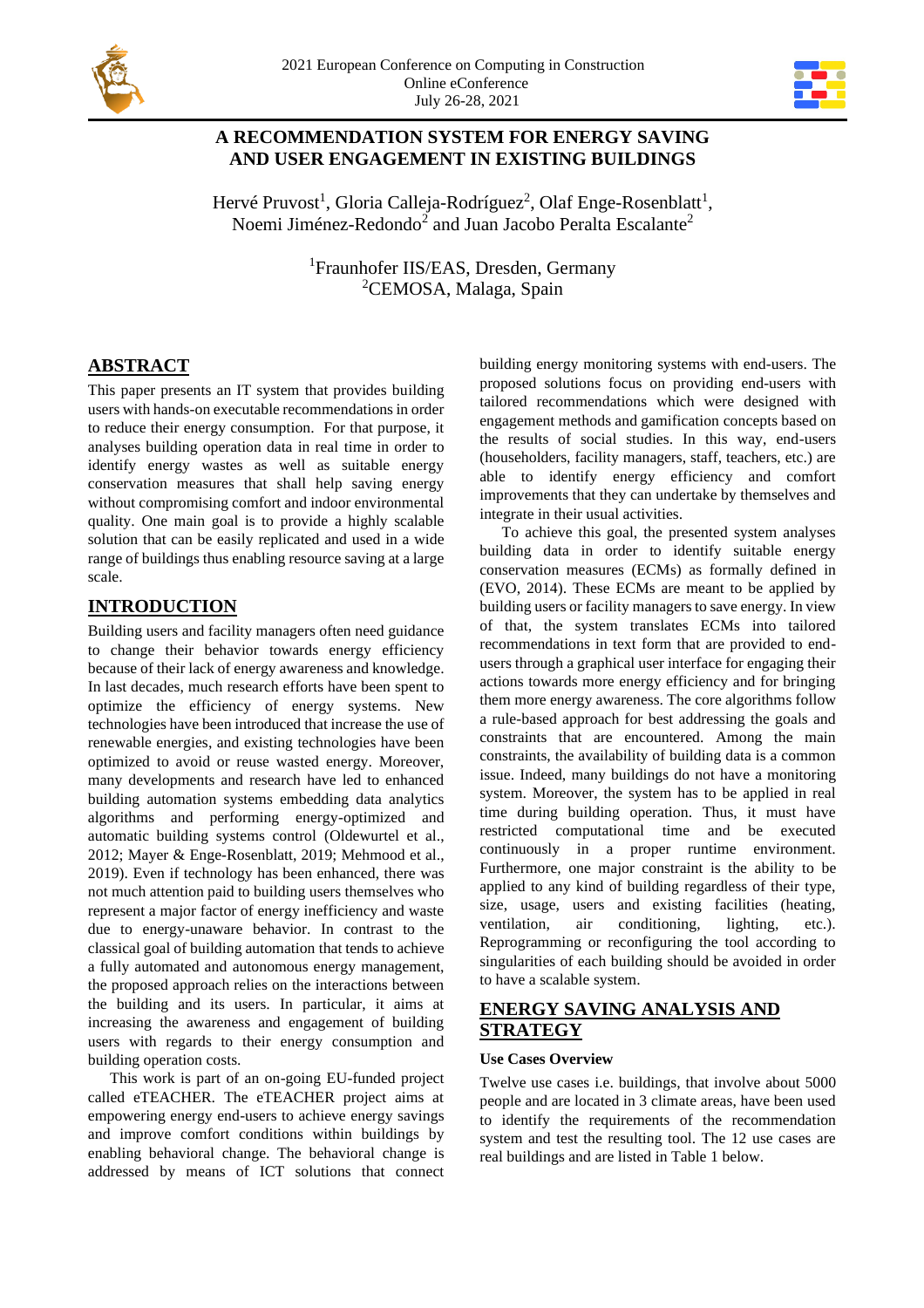*Table 1: List of buildings introduced as use cases*

| Type                    | <b>Key figures</b>                                                | Country                  |
|-------------------------|-------------------------------------------------------------------|--------------------------|
| kindergarten            | built in 1976, 905 m2 gross area,<br>1 floor, 20 users            | Spain                    |
| high school             | built in 1965, 5307 m2 gross area,<br>3 floors, 120 users         | Spain                    |
| office<br>building      | built in $2011$ , $3211$ m2 gross area,<br>3 floors, 130 users    | Spain                    |
| residential<br>building | built in 1984, 4540 m2 gross area,<br>5 floors, 95 users          | Spain                    |
| healthcare<br>center    | built in $2000$ , $1270$ m2 gross area,<br>2 floors, 577 users    | Spain                    |
| healthcare<br>center    | built in $2002$ , $2180$ m $2$ gross area,<br>2 floors, 915 users | Spain                    |
| residential<br>complex  | built in 2009, 67900 m2 gross<br>area (4 buildings), 1500 users   | Romanaia                 |
| secondary<br>school     | built in 2005, 9163 m2 gross area,<br>2 floors, 800 users         | <b>United</b><br>Kingdom |
| municipal<br>building   | built in 1927, 5826 m2 gross area,<br>7 floors and 40 users       | United<br>Kingdom        |

The users of these buildings are facility managers, householders, office/medical staff, cleaning crew, security team, teachers and students. The technical systems are mainly HVAC systems, appliances and lighting systems which consume electricity, gas, fuel oil or waste depending on the specific building and system. The appliances depend on the type of building and are computers, printers, beamers, electric radiators, medical equipment, lab equipment and home appliances such as TVs, fridges, ovens, etc. The lighting systems are mainly fluorescent lamps and have sometimes central control and sometimes manual control. The HVAC systems include several types such as heating and cooling based on VRF heat pumps (Variable Refrigerant Flow) and compact air handling units, splits, district heating and radiators, boilers and radiators, boilers and underfloor heating, electric chillers and cold ceilings, air-water heat pumps and fan coils, air-air heat pumps (multi-splits), etc.

According to a study carried out in the use cases before the deployment of the tool, typical energy-wasting bad habits of users and corrective target behaviors have been identified. This study has been based on on-site surveys and monitoring data. The energy-related behaviors that the recommendation system aims at influencing are among others:

- Lighting use behavior: Turning off lights when leaving a room or at the end of the day; reduce use of unneeded lights checking lighting levels and needs during the day
- Appliance use behavior: Turn off appliances (computers, TVs, medical equipment, etc.) at the end of the day; turn off appliances when away
- HVAC use behavior: Reduce thermostat temperature for heating when overheating; increase thermostat temperature for cooling when undercooling; ensure that windows and doors are kept closed if heating/cooling is on; turn down HVAC system if room/building is not in use for

more than one hour; ensure that air-conditioning and heating are not working at the same time; Take advantage of passive solar energy

#### **Energy Conservation Measures**

The ECMs have been defined taking into account the energy systems of the buildings, how they can be actuated by the users to save energy, as well as the target behaviors. Specifically, the procedure to define the ECMs consisted of: 1. Identifying energy systems of the buildings that can be manipulated by the users to save energy; 2. List potential ECMs related to those energy systems and applicable by users; 3. Organize ECMs and document their requirements in terms of required data from the systems; 4. Enrich and prioritize the ECMs with the target behaviors; 5. Translate the ECMs into knowledge-based rules. As a result, 4 groups of ECMs that can be carried out by end-users such as householders, staff, teachers and facility managers have been defined:

- 1. *ECM1 - Save cooling energy using HVAC control, windows and blinds:* Building users can save energy by controlling HVAC consumption by means of temperature set-point and fan speed as well as external energy factors (external gains from solar radiation or air flows) by opening/closing windows and blinds. In summer, solar radiation has a negative effect (increase building, zone or room temperature) that should be mitigated closing blinds when necessary; indoor temperature and humidity can also be controlled by opening/closing windows when convenient. Cooling unused spaces should be avoided.
- 2. *ECM2 - Save heating energy using HVAC control, windows and blinds:* End-users can save energy by controlling the HVAC consumption by means of temperature set-point and fan speed as well as external energy factors (external gains from solar radiation or air flows) by opening/closing windows and their blinds. In winter, solar radiation has a positive effect (reduce heating demand) that should be taken advantage of by opening blinds when it is necessary; closing windows also helps to reduce heating losses. Heating unused spaces should be avoided.
- 3. *ECM3 - Save lighting energy using natural lighting or power-off when there are no people using it:* Lighting energy consumption can be reduced taking advantage of natural lighting by opening blinds and turning off lights when there are no people in the room or building.
- 4. *ECM4 - Save electrical energy turning-off unnecessary appliances, devices or equipment:* Powering off electric devices (computers, printers…), home appliances (TV, laptops…) when they are not in use is a common practice to save energy.

For the recommendation system to evaluate these ECMs in each building and in real time, it requires some information related to building topology and energy systems, as well as data provided by e.g. energy meters (cooling/heating, electricity), pyranometers or weather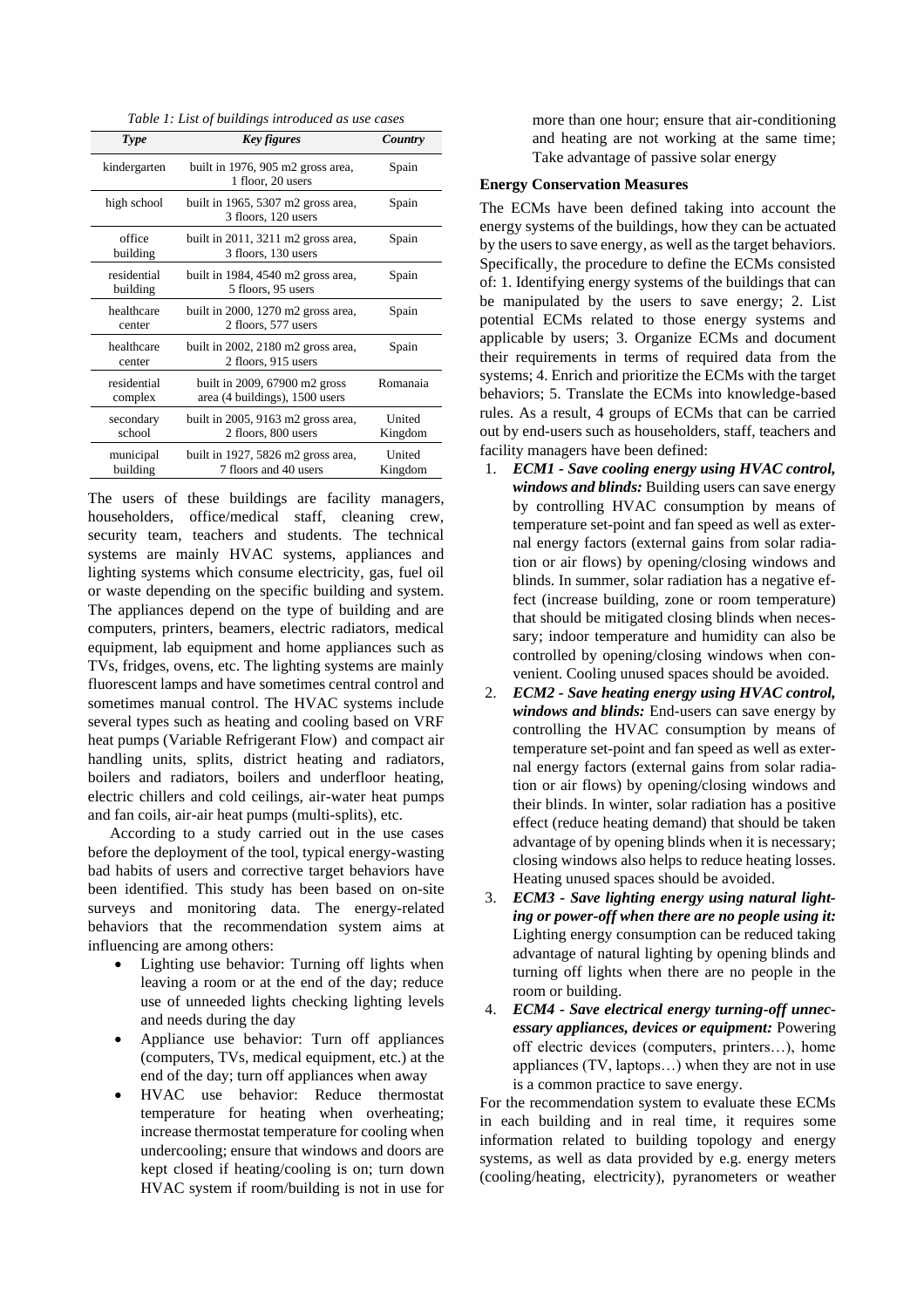stations, occupancy sensors or presence sensors, indoor temperature sensors, outdoor temperature sensors, etc. These requirements are discussed in chapter MONITORING SYSTEM.

### **RECOMMENDATION SYSTEM**

The recommendation system that has been developed can be assimilated to an expert system that relies on a certain control logic implemented with the help of rules. Contrary to classical control systems which operate actuators, this logic is used to perform a so-called indirect control (Shigeyoshi et al. 2011) relying on handlings of building users.

#### **System Components**

An expert system is a computer system that emulates the reasoning ability of a human expert. It is composed in general of three main components: (1) a base of facts or use cases, (2) a knowledge base and (3) an inference engine that takes information from (1) and (2) as input in order to derive new facts. In our case, these new facts consist principally of procedures or control actions which are applicable in a building by end-users. The preliminary facts are real building data which are provided by the monitoring system presented in next chapter. Figure 1 illustrates the internal workflow of the proposed recommendation system which integrates the following three main components:

- A fact base that encompasses information about the building, its topology and its technical systems, as well as operation data gained from the monitoring system.
- A knowledge base that contains different rules that are expressed in computer-readable language and that describe the energy conservation measures (ECMs), their effect and several underlying building operational states that condition their validity for some specific use cases.
- An inference module that consists of algorithms that execute the analysis using both the data model from the fact base and the knowledge base in order to generate recommendation objects that describe ECM procedures including estimations of their energy saving potential.

The core data model in the fact base consists for each studied building of metadata about the building and its built-in monitoring system, as well as actual measurement data which are regularly cached into the fact base prior to each inference run. A building metadata model provides a static description of the building structure together with its technical systems (heating system, cooling system, etc.). In contrast, a monitoring metadata model describes the types of sensors or meters installed in the building, their measured physical quantities, their units, etc. Accordingly, these metadata are used to annotate and locate real measurement data that consist of time series. For describing these different metadata, an overall metadata model has been built as an ontology using the Semantic Web data standards RDF (Resource Description Framework) and OWL (Web Ontology Language) (W3C, 2020). On the basis of the metadata and with the help of the knowledge base, the inference module can then characterize the building as it is built together with its available monitoring data. After this first characterization step, the inference tool can then continuously analyze actual operational conditions and identify proper ECMs that are further provided to a Front-End application through an API (Application Programming Interface) using the REST (REpresentational State Transfer) architectural style (Fielding & Taylor, 2002).



In addition to the expert system part of the recommendation system, another module is used for evaluating and storing the energy saving potential of each ECM. This estimation module consists of a set of algorithms that compute absolute and relative values of energy consumption in certain units e.g. kWh, kWh/d, kWh/a. For that purpose, the time series data from the monitoring system are again used and especially values from submeters that allow for differentiating the energy consumed for cooling, heating, lighting and appliances in specific zones. Each of the computed results represents the amount of energy that can be saved when users apply some ECM action. The estimation module runs on daily basis and independently from the expert system. It provides estimations which are then written into the recommendation objects delivered to the Front-End App. Since the estimation module requires a sufficient data history, the energy saving estimation process is differentiated into two usage phases of the recommendation system:

• Commissioning and first operation period: the energy saving potential consists of reference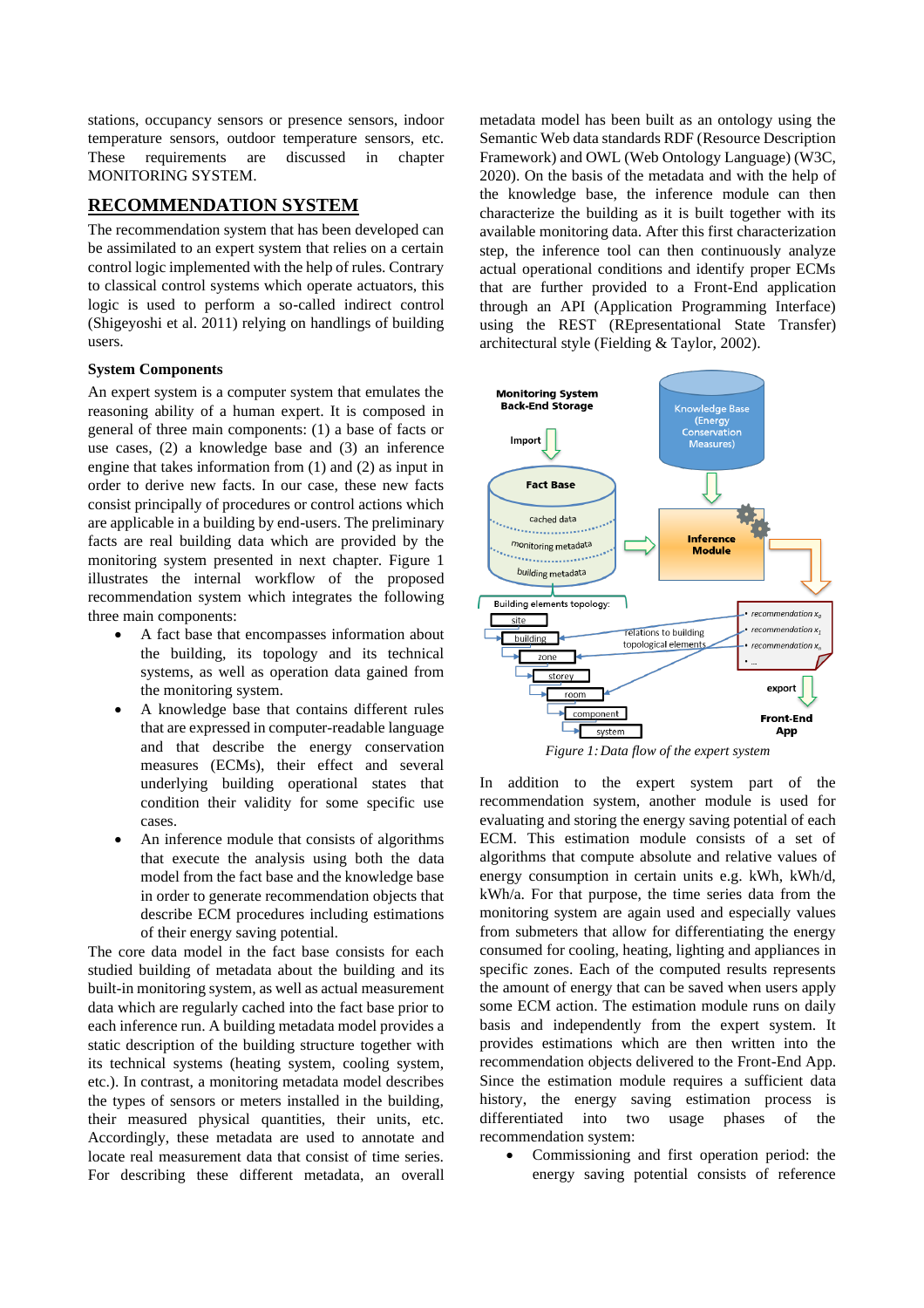values which were taken from experimental surveys and benchmarks about energy saving in reference buildings by means of similar ECMs. These values are also used for the case that a building does not dispose of the data points required by the estimation module.

Second operation period: when the tool has been used for a sufficient period of time, the corresponding historical data (1 month till 1 year back depending on the ECM) is processed by the estimation algorithms to compute energy saving values.

### **Data processing**

The ECMs are formalized in terms of rules that can be formulated in natural language as IF-THEN statements. These rules must be translated into a computer-readable form in order to be processed by the inference algorithms. For that purpose, there exists a certain number of possibilities ranging from boolean expressions in classical procedural programming languages to rule languages usually used in the field of artificial intelligence and logicbased systems. An overview of some rule languages is given in (Rattanasawad et al., 2013). Once translated into specific computer-readable objects, the ECM rules can be stored into the knowledge base. Even if a rule can be formulated into one IF-THEN expression in natural language including boolean operators (OR, AND, NOT) and predicates, their implementation in computerreadable form necessitates nesting them in several atomic rules. Consequently, for each ECM several single atomic rules have been defined and written into the knowledge base. In runtime, these atomic rules are checked sequentially following a forward-chaining principle in order to allow the recommendation system to identify if one ECM is valid and a recommendation can be triggered for a certain building location at a certain time.

The atomic rules are classified into three different execution levels. During runtime, the inference engine processes the rules in a sequence starting from the first level till the third level. The levels are defined as follows:

- **1st level: system characterization rules**
	- These rules are used for characterizing the building and its technical systems: cooling / heating system, distribution system, shading system, actuable systems, etc
	- They are based on the building and monitoring metadata contained in the core data model of the fact base
- **2nd level: state interpretation rules**
	- These rules are used for interpreting the operational conditions and energy performance of the building: weather conditions, systems status (on/off), indoor conditions, occupancy, openings status, etc
	- They are based on the monitoring data respectively time series which are cached into the fact base
- **3rd level: procedural rules**
	- This last layer checks if an ECM is valid or not for the current time and building use case
	- They use as premises the results from the<br>system characterization and state characterization and state interpretation levels

Because of the specific type of data each level processes, the rules have been for one part implemented into some logical axioms and rules inside the ontology, and for another part into the Python programming language. More specifically, the first rule level (system characterization) relies on the ontology for processing metadata. The second (state interpretation) and third (procedures) levels are based on the programming language for processing time series and boolean expressions. As a result, the inference module consists of these distinctive rule checking levels, each implementing a proper technology. Indeed, ontology is rather more adapted for semantic processing of metadata and less for time-series analysis, while a programming language like Python provides a fast and efficient way of processing large time-series data and of expressing procedural rules. Figure 2 provides a simple example of 1<sup>st</sup> level rule for identifying if a space is an heating zone. It consists of an equivalent class axiom defining a heating zone as a building spatial element that contains some energy distribution component from the building heating system.



*Figure 2: Some logical axiom for classifying heating zones*



*Figure 3: Example location object in JSON format*

Accordingly, if a room or a flat hosts e.g. radiators, it will be considered for checking some ECM which relate to saving heating energy (ECM2) by acting on local indoor temperature. On the  $2<sup>nd</sup>$  and  $3<sup>rd</sup>$  levels, the measurements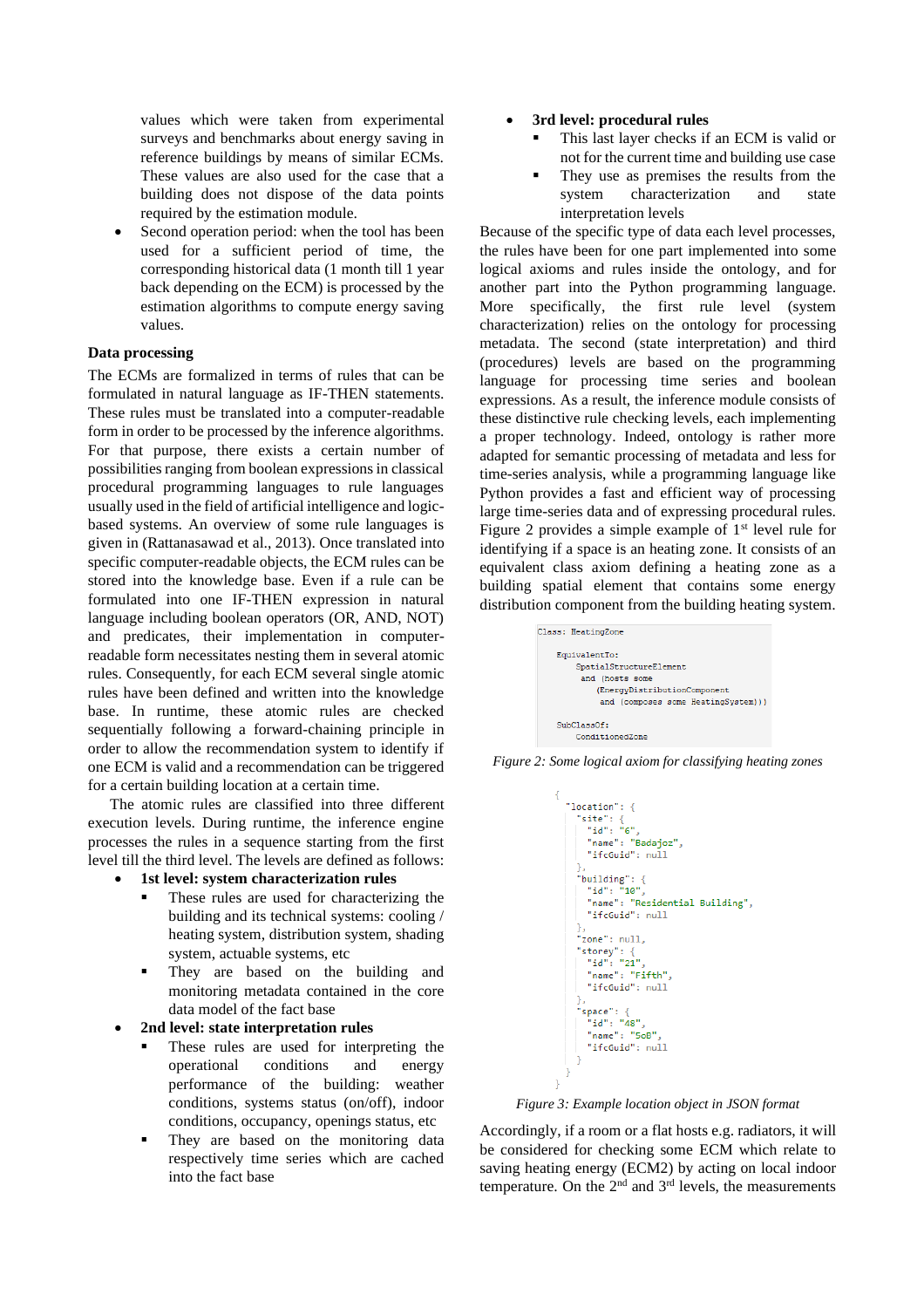data which are relevant to this location are analysed in real time to compute operating conditions which are used to detect if energy is being wasted and some recommendation can be triggered. Besides OWL and Python, the JSON format (JavaScript Object Notation) has been used to manage metadata in the fact base and to support the data flow presented in previous section. Figure 3 shows an example location object used to represent a flat in a residential building.

### **MONITORING SYSTEM**

#### **Hardware Installation**

The recommendation system requires some dynamic data as input that is normally provided by a monitoring or building automation and control system (BACS). The number and type of sensors, their position, connection (wire or wireless), data transfer and frequency, energy supply, cost and communication protocol must satisfy some requirements. For the identification and evaluation of energy conservation measures, the monitoring system needs to collect following data related to the use of lighting, appliances, HVAC systems, windows, shadings, etc. at each specific time interval (e.g. 10 minutes):

#### **At building level**

- Outdoor conditions: temperature (ºC), relative humidity (%), light level (lux), solar radiation (W/m2)
- Energy consumption (kWh): lighting, HVAC, appliances

#### **At room/apartment level:**

- Energy consumption (kWh): lighting, HVAC, appliances
- Indoor conditions: temperature (°C), CO2 (ppm), relative humidity (%), light level (lux)
- Other binary measurements: presence and windows opening

Other important technical requirements for the monitoring system consist of easy installation, costeffectiveness, system security and easy integration in standard server and database systems.

*Table 2: Monitoring system in one use case*

| $Q$ ty        | <b>Sensor</b> type                                                       | Measurement type                                          |  |
|---------------|--------------------------------------------------------------------------|-----------------------------------------------------------|--|
| 1             |                                                                          | Irradiance at the rooftop of<br>the building $(W/m2)$     |  |
|               | Z-Wave weather station                                                   | Luminance at the rooftop of<br>the building (Lux)         |  |
|               |                                                                          | Ambient temperature in the<br>outside (°C)                |  |
|               |                                                                          | Relative humidity in the out-<br>side $(\%)$              |  |
| 1             | (CVM<br>Mini<br>Circutor<br>MINI-ITF-RS485-C2)                           | Energy consumption of the<br>building (kWh)               |  |
| 4             | Circutor Mini MC (CVM<br>MINI-MC-ITF-RS485-<br>C <sub>2</sub>            | Energy consumption of the<br>lighting (kWh)               |  |
| 3             | Circutor Mini MC (CVM<br>MINI-MC-ITF-RS485-<br>C <sub>2</sub>            | Energy consumption of the<br>HVAC system (kWh)            |  |
| 1 per<br>room | COOLCAM<br>NEO –<br>for<br>opening of doors and win-<br>dows (NEOEDS01Z) | window<br>Binary,<br>opened/closed (adimens.)             |  |
| 1 per<br>room | Schucko Everspring with<br>energy<br>measurement<br>(EVR_AN1812)         | Energy consumption of the<br>appliances (kWh)             |  |
| 1 per<br>room | Qubino Flush 1 Relay with<br>energy<br>measurement<br>(ZMNHAD1)          | Energy consumption of the<br>lighting (kWh)               |  |
| 1 per<br>room | Fibaro Z-Wave Plus multi-<br>function motion<br>sensor                   | Binary, presence detector at<br>the room (0 no detection) |  |
|               | (FIBEFGMS-001-ZW5)                                                       | Luminance in the room (Lux)                               |  |
| 1 per         | Z-Wave plus MCOHOME<br>sensor for CO2, Tempera-                          | concentration<br>CO2.<br>in<br>the<br>room (ppm)          |  |
| room          | ture and Humidity (MH9-<br>$CO2-WD)$                                     | Temperature in the room $(C)$<br>Relative humidity (%)    |  |
| 2 per         | Fibaro Universal Binary                                                  | Fan coil input/output temper-                             |  |
| room          | Sensor (FIB FGBS-001)                                                    | ature in the room $(C)$ .                                 |  |

In the 12 use cases i.e. buildings, data were collected from existing BACS systems when it was possible. Otherwise, new monitoring systems were installed when the required data were not accessible or missing in the existing system. There are many options for monitoring systems on the market that include wire and wireless sensors.



*Figure 4: Monitoring network in one use case*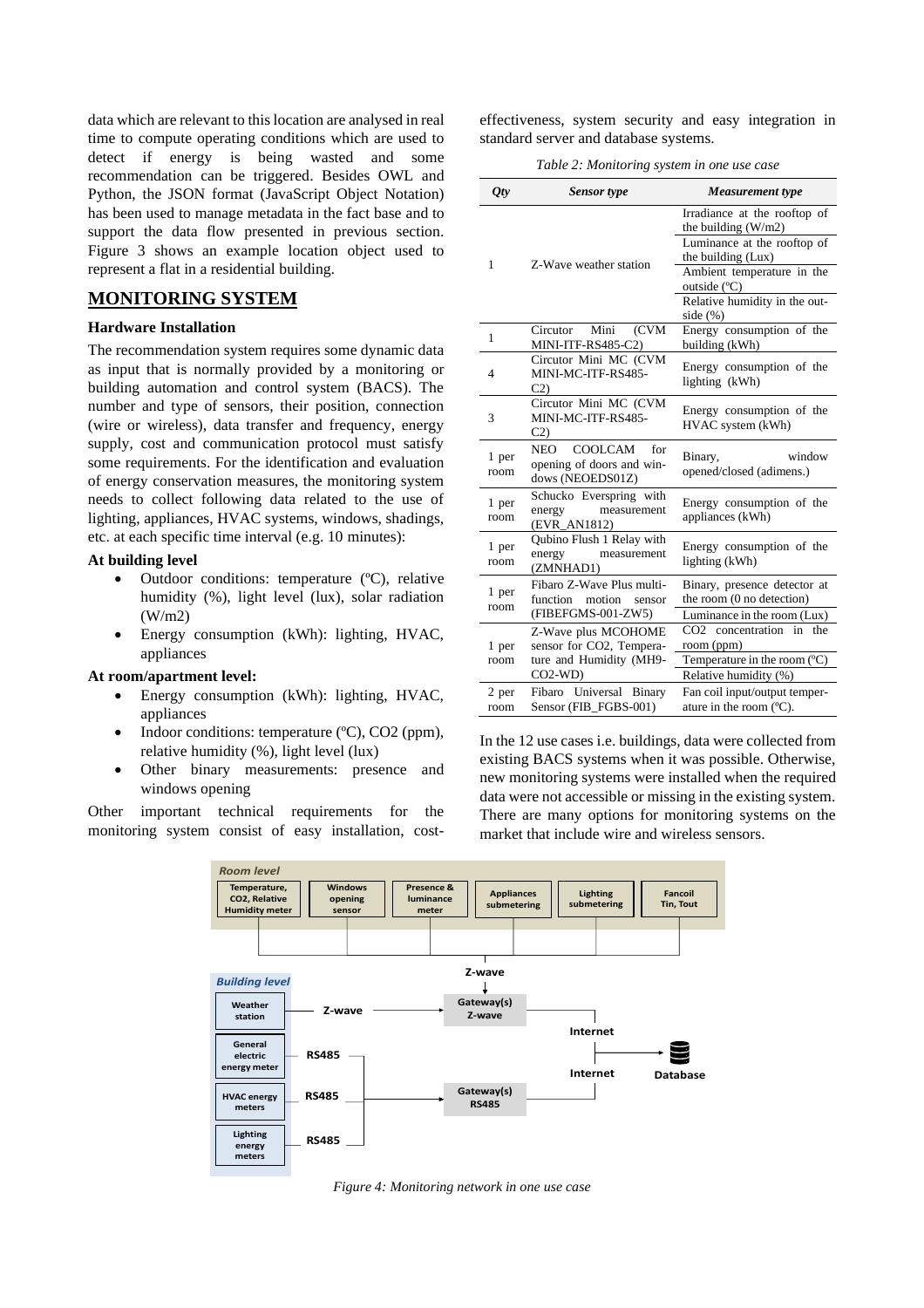Several technologies have been used in the 12 use cases. In general, low cost and wireless sensors were prioritized to avoid big investments and intrusive installations, but wired sensors have also been used. As an example, Figure 4 illustrates the monitoring network in one of the use cases. The building has 2180 m2 gross area with 43 rooms and it is conditioned by an air-water system (3 central heat pumps and fan coils) and 5 air handling units (AHU) used for ventilation. Table 2 summarizes the monitoring system used in the same pilot building.

According to the experience in the 12 use cases, the existing wireless monitoring technologies require a continuous maintenance of the sensors (batteries, network connection, etc.) to ensure data quality which is key for the recommendation system.

#### **Data Storage and Transfer**

A common and centralized relational database has been implemented to store all sensors and meters data located in the 12 use cases. This database is continuously updated over time with actual data. That way, all data remain available and up to date as well as accessible to the recommendation system through a single interface. It was necessary to harmonize all data and metadata into a proper database schema since part of the data is provided by some pre-existing on-premise monitoring systems that use own database management systems (DBMS) and data structuration. This schema has been implemented into SQL (Structured Query Language) as it is the most used database standard in existing building monitoring systems, which enabled the replication of pre-existing data points into the common database. A simplified version of this schema is illustrated in Figure 5 in the form of an Entity-Relationship Diagram (ERD). This schema describes the metadata i.e. the entities that are represented within the database together with their relationships. The resulting relational model applies a modeling construct that is commonly used in the field of building information modeling (BIM) and which is called spatial decomposition (BuildingSMART, 2020). It consists of decomposing the topological structure of a building into a hierarchy of containing and contained elements. For example, a site contains one or more buildings; a building contains floors; one floor contains rooms; a room contains technical equipment; etc. The building information contained in these metadata is reused as input for the fact base described in the previous chapter together with the measurement time series from sensors and meters. Thanks to this information, the recommendation system has the ability (1) to unambiguously locate each measurement within or outside a building, and (2) to characterize the building, its HVAC system and available data points.

In order to identify ECMs that are relevant to a specific location within a building, the recommendation system has to recognize its topology and built-in systems. Key characteristics are for example the presence or not of heating and cooling systems, the type of energy distribution components or terminals (e.g. radiators or AHU outlets), type of sensors, etc. This kind of information can usually be contained in a building design model like the ones that are produced in CAD planning tools and that can be serialized in BIM-compliant data formats. The use of such BIM models represent further extensions of the recommendation system like proposed by Stenzel et al. (2013) and Schneider et al. (2020).

Because the relational database is hosted in another network and it can become an interchangeable component inside a specific on-site monitoring ecosystem, a universal communication interface was chosen. It is built on top of the database for enabling the monitoring system to communicate data over the web to the recommendation system which is run as a cloud service at Fraunhofer.



*Figure 5: Communication between monitoring and recommendation systems*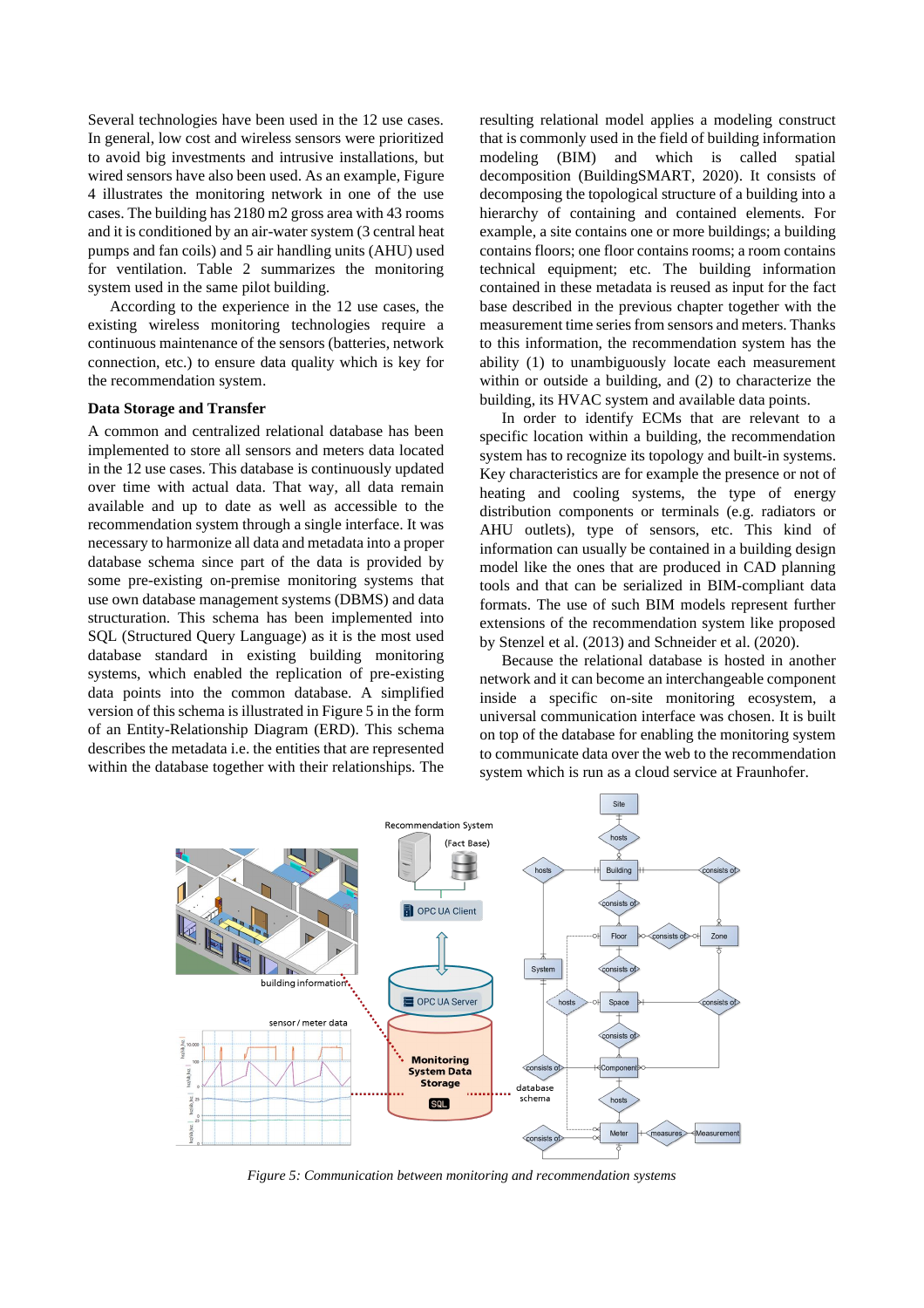It is usual to find different types of DBMS in BACS systems, which all offer specific APIs. To avoid implementing database-specific data imports and maximize the chances of interoperability with existing BACS systems in potential further buildings, the choice was made to use a web-capable and standardized communication protocol for the universal interface. To communicate with the central database, our system uses the Open Platform Communications Unified Architecture (OPC UA) which is a machine to machine communication protocol originally developed for industrial automation (OPC Foundation, 2020). It has also spread in automation systems for buildings and provides relevant characteristics for data as well as metadata exchange in real time. OPC UA provides a standardized, open, crossplatform and service-oriented architecture (SoA). An OPC server includes a hierarchical node model that structures all information about the available sensor data following the same Entity-Relationships and metadata models mentionned previously. The OPC client can browse this information model and read underlying data like actual and historical sensor values.

## **TOOL DEPLOYMENT**

At the time of this paper, the overall system presented within previous chapters has been deployed as a research prototype and applied for all building use cases. The monitoring system has been set up and the common database is continuously updated in real time with new sensor and meter data. The corresponding DBMS system has been built into a Docker Container for facilitating its installation on any computer. The incoming data is constantly synchronized through the OPC interface with the fact base of the recommendation system. This latter runs remotely on a virtual machine that is hosted at Fraunhofer premises. The execution of the recommendation system is managed by a Linux scheduler that guarantees the continuous availability of the service over the year. Accordingly, the different algorithms of the inference module and the estimation module run repetitively over time with different frequencies depending on the analyzed ECMs. The execution frequencies range from some minutes to one day.

The communication of the results from the recommendation system to the Front-End App occurs through a REST API. REST provides a data exchange architecture that relies on web standards and that uses HTTP Protocol for exchanging data resources. In our case, these data resources consist of recommendation objects that are serialized in JSON according to a specifically defined schema. Each recommendation object contains the following main information:

- a recommendation or advice that is formulated in natural language and that describes a control action that an end-user could perform to save energy
- a location in the building where this recommendation applies. As the system

considers different building levels, it relates each output to a specific space, a zone or the building itself.

- a timestamp at which the recommendation has been triggered and is valid
- a validity period that indicates the time duration for which the recommendation is valid. The Front-End App removes it after that period is trespassed.
- the targeted effect associated with the action described in the recommendation
- Estimations of the resource saving potential expressed in different units like the amount of kWh saved by performing one recommended action or the relative yearly saving when repeating this action over a year

Figure 6 below consists of a screenshot of the Front-End App that shows the recommendation view. In the example below, current recommendations for an open space floor of an office building in Spain are listed.



*Figure 6: Screenshot of the Front-End App*

### **CONCLUSIONS**

So far, the building sector has been assessed as the main contributor to world-wide energy use. Although much of the energy used is necessary, there is an important amount of energy that is wasted or consumed unnecessarily through wrong or suboptimal building operation. To avoid this phenomenon, we have proposed a recommendation system which behaves like an expert system based on knowledge rules. The system analyses buildings data to identify energy conservation measures and provides tailored recommendations to building users in order to guarantee an efficient operation. This system has been deployed in 12 real pilot buildings and is still in testing and evaluation phase.

The main targets of the proposed system are its support to save energy in buildings at a large scale and its scalability. It relies on software tools that can be used remotely as a service and that run on several platforms. A comprehensive monitoring system similar to the one